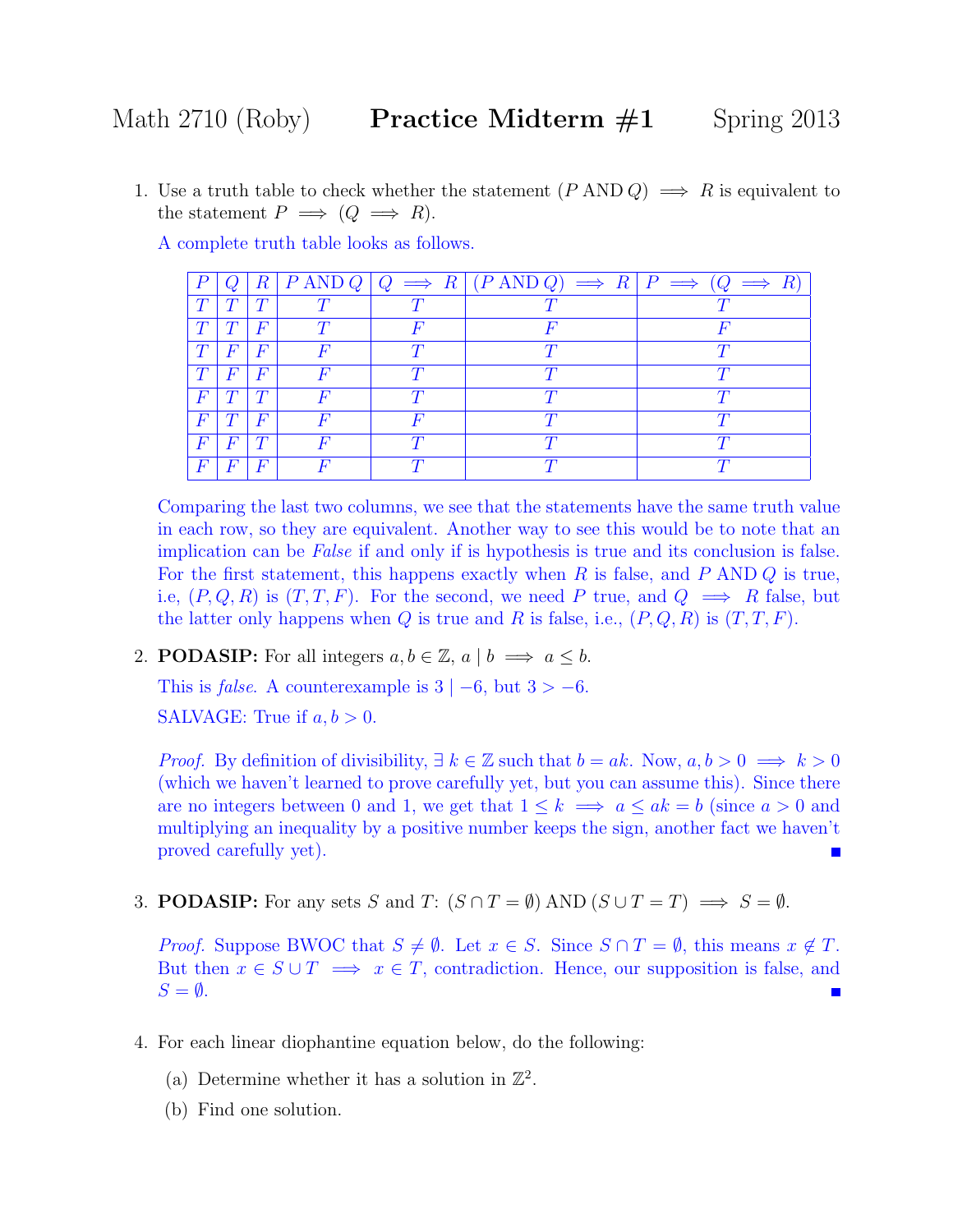- (c) Describe the set of all solutions;
- (d) Describe all solutions in positive integers.

$$
18x + 5y = 48 \tag{1}
$$

$$
14x + 35y = 93 \tag{2}
$$

For  $(1)$  we note that  $gcd(18, 5) = 1$  which divides 48, so there is a solution. One can be found using Euclid's algorithm and the magic box or back substitution to get  $(2, -7)$ is a solution to LHS=1. Multiply by 48 to get the solution  $(96, -336)$  to  $(1)$ . Now the general solution is given by

$$
x = 5t + 96
$$
 and  $y = -18t - 336$   $\forall t \in \mathbb{Z}$ .

If we want solutions in *positive* integers, then we the expressions in  $t$  above to simultaneously be positive, i.e.,

$$
5t + 96 > 0 \implies t > -19.2
$$

$$
-18t - 336 > 0 \implies t < -18\frac{2}{3}
$$

so the only possibility is  $t = -19$ , which gives the solution  $(1, 6)$ .

For (2) simply note that  $gcd(14, 35) = 7$ , which does not divide 93, so there can be no integer solutions at all.

5. Show that there are infinitely many primes in  $\mathbb Z$  of the form  $4k+3$ .

*Proof.* Notice first that the product of two numbers of the form  $4k + 1$  is of the same form, since

$$
(4k+1)(4\ell+1) = 16k\ell + 4k + 4\ell + 1 = 4(4k\ell + k + \ell) + 1
$$

Now suppose BWOC that we had only finitely many primes in  $\mathbb Z$  of the form  $4k+3$ , call them  $q_1, q_2, \ldots q_r$ . Define

$$
N=4q_1\cdots q_r-1
$$

When we divide N by any of the  $q_i$ , we get a remainder of  $q_i - 1$ , so none of them are a factor. Since N is odd, all of its prime factors must be odd, so they all must be of the form  $4k + 1$ . But then their product would be of the form  $4k + 1$ , while N is of the form  $4k + 3$ , contradiction. Hence, there are infinitely many primes of the form  $4k + 3$ .